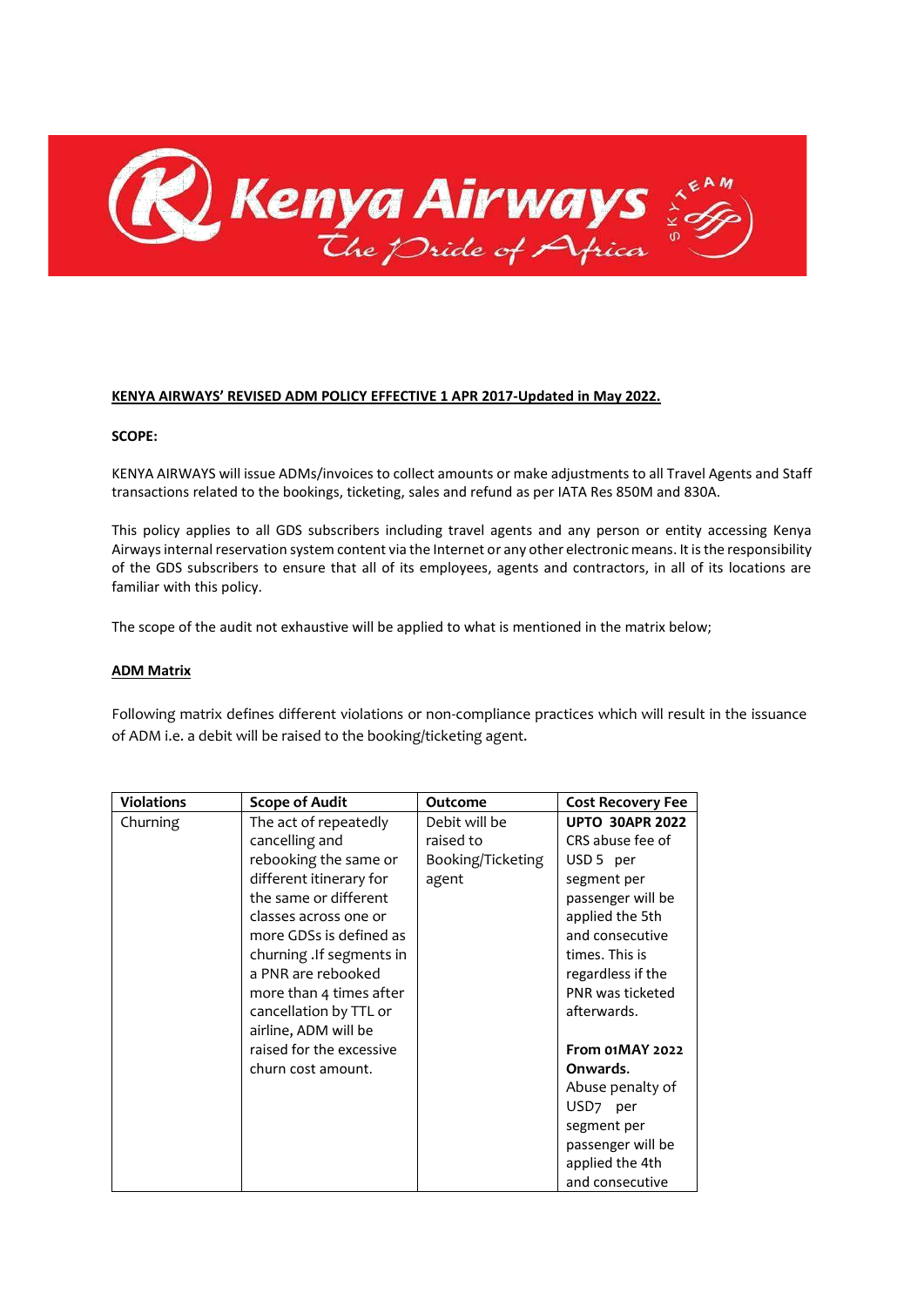|                                                                           |                                                                                                                                                                                                                                                                                                                                                                                                                                                                                     |                                                          | times. This is<br>regardless if the<br>PNR was ticketed<br>afterwards.                                   |
|---------------------------------------------------------------------------|-------------------------------------------------------------------------------------------------------------------------------------------------------------------------------------------------------------------------------------------------------------------------------------------------------------------------------------------------------------------------------------------------------------------------------------------------------------------------------------|----------------------------------------------------------|----------------------------------------------------------------------------------------------------------|
| High<br>cancellation rate                                                 | A cancellation of more<br>than 75% of the<br>bookings for flights<br>departing within the<br>month. This is<br>regardless of the time<br>the bookings were<br>generated.                                                                                                                                                                                                                                                                                                            | Debit will be<br>raised to<br>booking/ticketing<br>agent | A fee of one (1)<br>USD will be<br>applied per<br>passenger<br>segment booked<br>above the 75%<br>limit. |
| Ticketing<br>information<br>(Fictitious, Test<br>or Training<br>Bookings) | Verification on bookings<br>created with fictitious<br>names and ticket<br>numbers.                                                                                                                                                                                                                                                                                                                                                                                                 | Debit will be<br>raised to<br>Booking/Ticketing<br>agent | USD 20 per<br>segment, per<br>passenger                                                                  |
| Speculative<br>bookings                                                   | Bookings made when<br>no definite passengers<br>exists, in anticipation of<br>possible sale. Bookings<br>created in higher<br>classes that are<br>released close to<br>departure to make<br>seats available in lower<br>classes.                                                                                                                                                                                                                                                    |                                                          | Fixed amount<br>USD300 per<br>passenger per<br>segment                                                   |
| Booking and<br>ticketing of<br>infants                                    | Verification of bookings<br>with INF where status is<br>on HN.<br>Passengers travelling<br>with Infant must have<br>INF SSR present and<br>confirmed in their PNR.<br>No ticket should be<br>generated when the<br>request is on HN or UC<br>status.<br>No manual building of<br>TST (Automatic stored<br>ticket) for ticketing<br>purposes. Exemptions<br>will be where there is<br>no published one way<br>fare permitted on a<br>percentage of a<br>published round trip<br>fare | Debit will be<br>raised to<br>Booking/Ticketing<br>agent | A penalty of US \$<br>50 per ticket plus<br>suspension of<br>both parent and<br>infant ticket            |
| Private &<br>Corporate fares                                              | Where we have Private<br>or other special fares,                                                                                                                                                                                                                                                                                                                                                                                                                                    | Debit will be<br>raised to                               | Difference<br>between fare paid                                                                          |
| Abuse                                                                     | and agent does not                                                                                                                                                                                                                                                                                                                                                                                                                                                                  |                                                          | and first                                                                                                |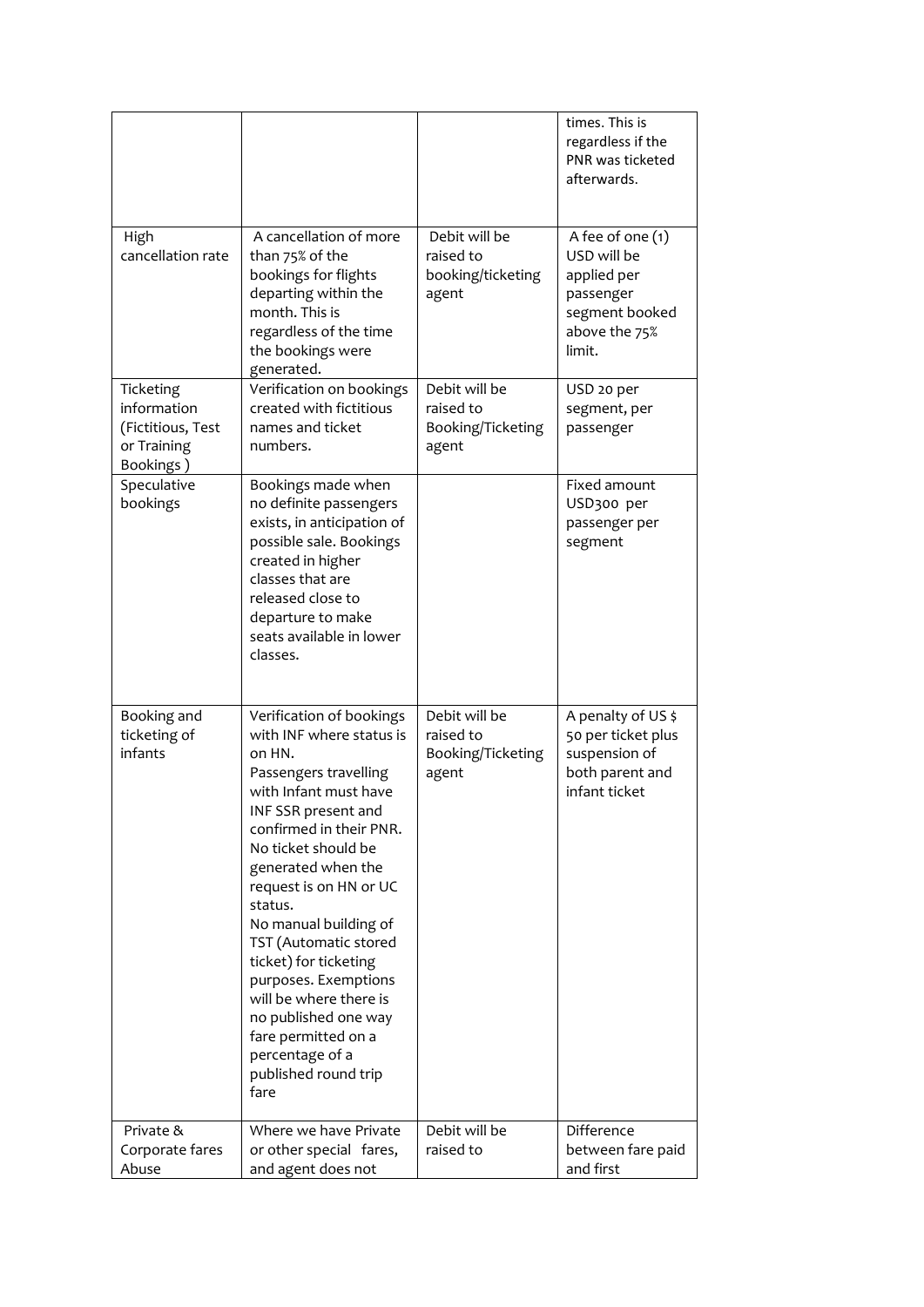|                                                                        | adhere to the pax<br>eligibility criteria or fare<br>rules and conditions. An<br>ADM will be sent to the<br>travel agent where<br>passengers holding<br>tickets with special Tour<br>Operator fares are not<br>eligible to travel with<br>these fares, for instance<br>when a Tour Operator<br>fare is sold Without any<br>additional services or if<br>the minimum required<br>level of these services<br>(in regard to KQ rules) is<br>not reached.<br>Applying corporate<br>discounts on tickets<br>sold to passengers who<br>are not employees of<br>the contracted<br>corporate. | Booking/Ticketing<br>agent                               | unrestricted<br>public fare in the<br>same cabin.                                                                                                  |
|------------------------------------------------------------------------|---------------------------------------------------------------------------------------------------------------------------------------------------------------------------------------------------------------------------------------------------------------------------------------------------------------------------------------------------------------------------------------------------------------------------------------------------------------------------------------------------------------------------------------------------------------------------------------|----------------------------------------------------------|----------------------------------------------------------------------------------------------------------------------------------------------------|
| Contractual<br>missing or<br>incorrect<br>information on<br>the ticket | Such as but not limited<br>to;<br>-Corporate Information<br>- Ticket Designator/tour<br>code<br>-special fare basis<br>- Ticket Number on EMD<br>or missing EMD number<br>on the Ticket<br>-Fare Calculation box in<br>case of reissue                                                                                                                                                                                                                                                                                                                                                | Debit will be<br>raised to<br>Booking/Ticketing<br>agent | fixed<br>A<br>amount<br>ADM of 50 USD<br>will be raised (in<br>addition<br>to<br>another<br>ADM<br>amount e.g. fare<br>difference<br>if<br>needed) |
| Commissions,<br>service fee,<br>surcharges and<br>taxes violations     | Incorrect collection of<br>taxes and surcharges,<br>Missing<br>taxes/surcharges<br>, Wrongly altered<br>taxes/surcharges, and<br>Already used taxes<br>refunded by mistake                                                                                                                                                                                                                                                                                                                                                                                                            | Debit will be<br>raised to<br>Booking/Ticketing<br>agent | Fare/tax/<br>commission<br>difference                                                                                                              |
| Use of correct<br>SSR codes                                            | KQ will accept SSR<br>requests only when the<br>relevant SSR codes are<br>confirmed and booked<br>correctly. Any cost<br>incurred due to wrong<br>booking of the SSR shall<br>be pushed to the<br>originator of the<br>booking                                                                                                                                                                                                                                                                                                                                                        | Debit will be<br>raised to<br>Booking/Ticketing<br>agent | USD 50 per<br>segment per pax<br>plus any cost<br>incurred                                                                                         |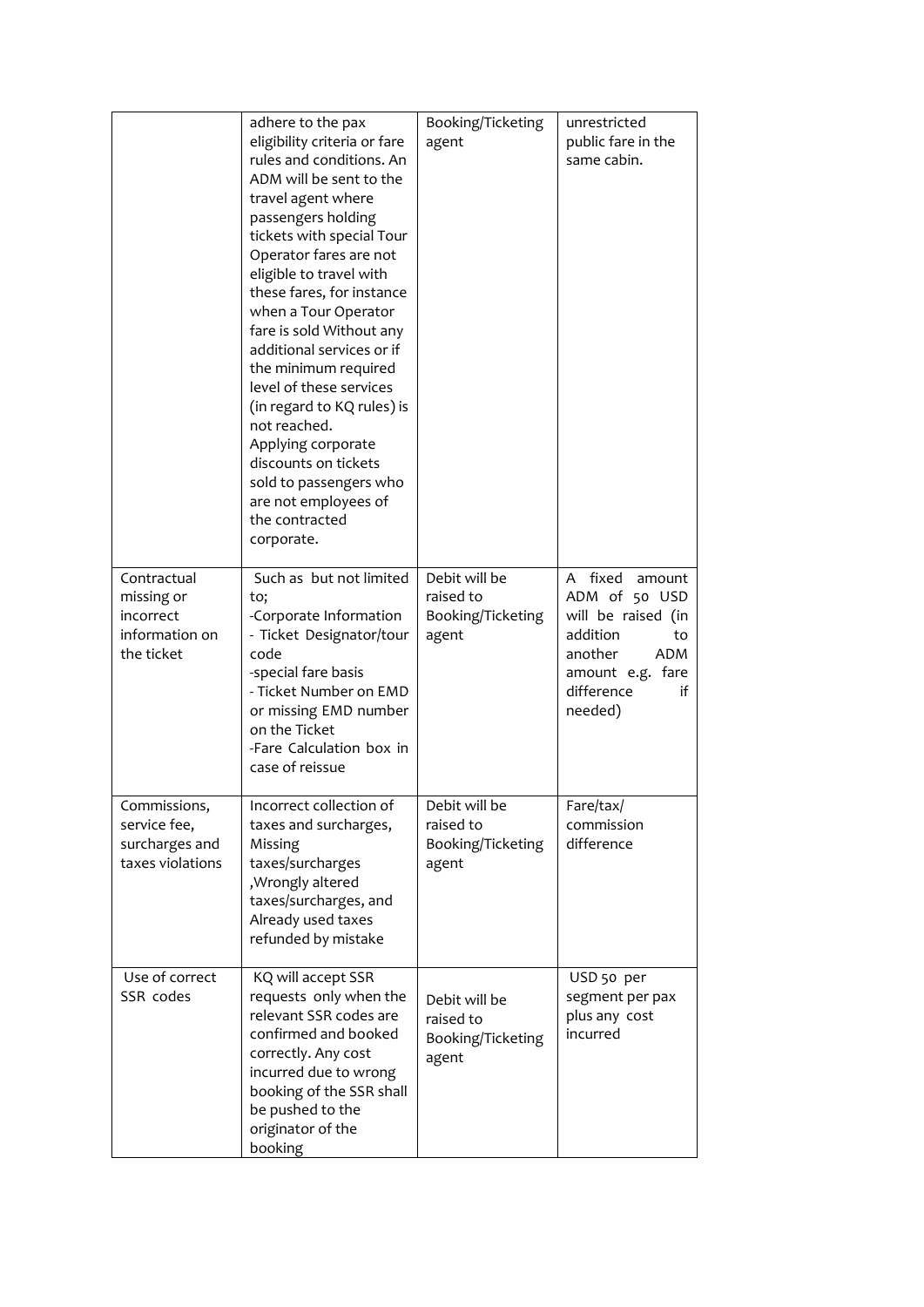| Group Bookings/ | Conditions specified in                        | Debit will be     | Plating on a              |
|-----------------|------------------------------------------------|-------------------|---------------------------|
| Hidden group    | the KQ groups tool                             | raised to         | different carrier         |
|                 | contract will be audited                       | Booking/Ticketing | ticket stock than         |
|                 | such as fare, taxes and                        | agent             | specified in the          |
|                 | surcharges, number of                          |                   | contract will raise       |
|                 | passengers travelling                          |                   | an ADM of 100             |
|                 | (minimum 10                                    |                   | USD for each              |
|                 | passengers).                                   |                   | ticket.                   |
|                 | Groups must be plated                          |                   |                           |
|                 | on the airline ticket                          |                   |                           |
|                 | stock specified in the<br>group section of the |                   |                           |
|                 | distribution contract                          |                   |                           |
|                 | between agent and KQ.                          |                   |                           |
|                 |                                                |                   |                           |
|                 | Non-materialisation<br>of                      |                   | Non-                      |
|                 | (less than<br>group<br>10                      |                   | Materialisation           |
|                 | travelling)<br>clients<br>are                  |                   | per pax.                  |
|                 | charged retrospectively                        |                   | Short<br>Haul-80<br>USD), |
|                 | per ADM for each No<br>Show passenger. ADM is  |                   | Medium Haul 150           |
|                 | calculated with a fixed                        |                   | <b>USD</b>                |
|                 | amount.                                        |                   | Long<br>Haul<br>350       |
|                 |                                                |                   | <b>USD</b>                |
|                 | Verification on multiple                       |                   |                           |
|                 | individual ticketed PNRs                       |                   | Hidden Groups-            |
|                 | created for large groups                       |                   | fixed amount of           |
|                 | which expressly                                |                   | USD 150 per               |
|                 | prohibited as against                          |                   | passenger                 |
|                 | KQ Group Policy and                            |                   |                           |
|                 | Procedures.                                    |                   |                           |
| No show         | Verification of holding                        | Debit will be     | USD 350 per one           |
| segment for a   | bookings with                                  | raised to         | way routing per           |
| void/refund     | voided/refunded/fictitio                       | Booking/Ticketing | passenger for any         |
| Ticket          | us tickets without                             | agent             | un ticketed /             |
|                 | cancelling the booking.                        |                   | voided / refunded         |
|                 |                                                |                   | tickets with              |
|                 |                                                |                   | booking still live in     |
|                 |                                                |                   | the system.               |
|                 |                                                |                   | From 01Aug18 for          |
|                 |                                                |                   | Journeys within           |
|                 |                                                |                   | domestic Kenya            |
|                 |                                                |                   | only-charge               |
|                 |                                                |                   | USD <sub>200</sub> per    |
|                 |                                                |                   | passenger.                |
|                 |                                                |                   | In all other cases        |
|                 |                                                |                   | of NO-SHOW,               |
|                 |                                                |                   | charges will apply        |
|                 |                                                |                   | as per fare rules.        |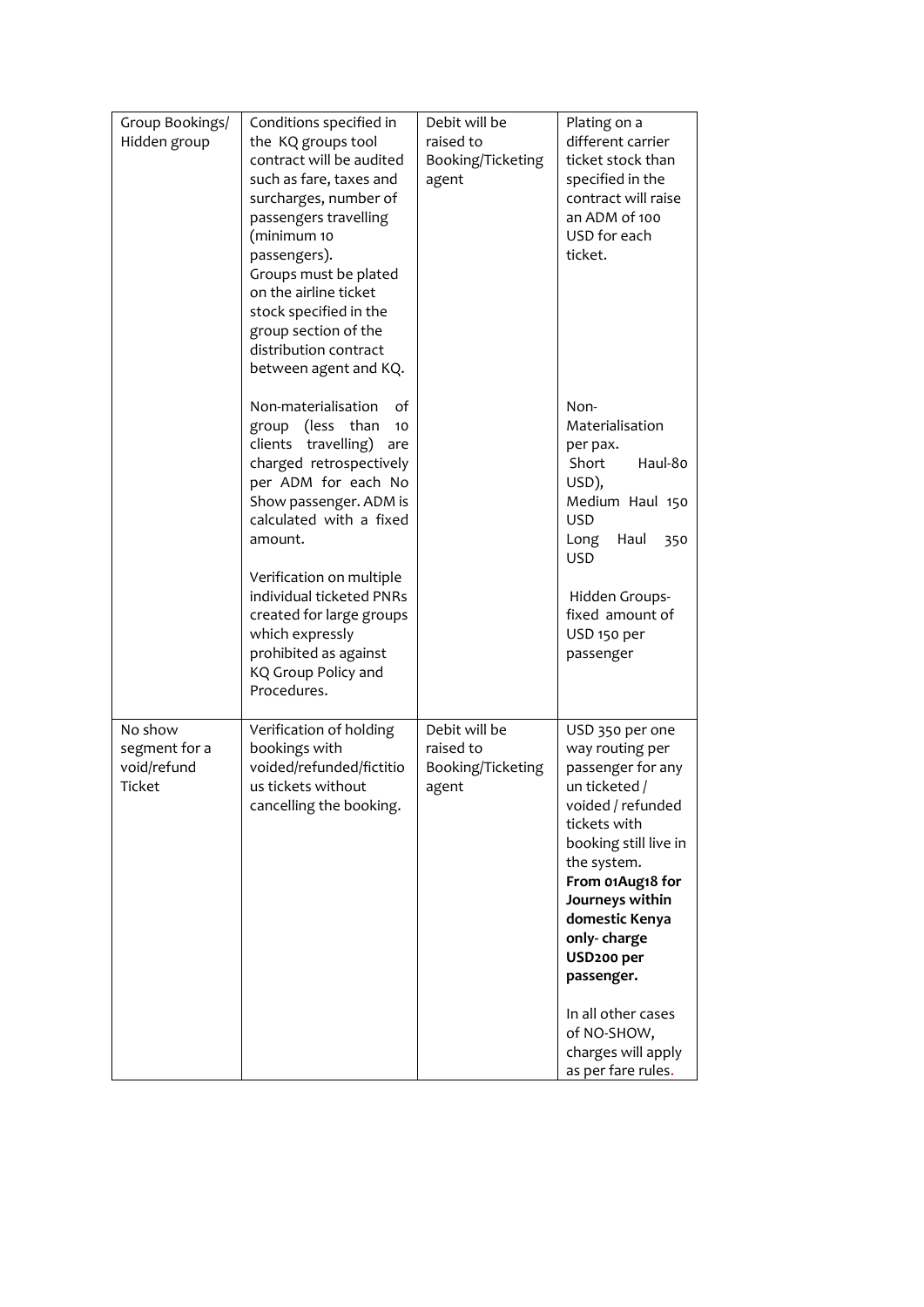| Misplating<br>subject to IATA<br>resolution 852                                                     | Abuse of carrier<br>identification<br>plate(CIP)/plating<br>conditions on KQ/OAL<br>plate where the fare<br>rule/fare note does not<br>allow to do so,<br>regardless if the ticket<br>is auto or manually<br>priced.<br>This could also occur<br>in the case when<br>Private fares of other<br>airlines are used on KQ<br>ticket stock or for any<br>other fares for which<br>KQ plate is not allowed<br>(pricing rule: "sales<br>restriction and flight<br>application").<br>Exemptions;<br>Fare of the following<br>airlines may be issued<br>on KQ document if their<br>fare rules<br>allow<br>AF/KL/DL/PW | Debit will be<br>raised to<br>Booking/Ticketin<br>g agent | If a case of<br>Misplating, the<br>following<br>penalties will<br>apply;<br>Economy<br>haul-100<br>Short<br>USD),<br>Medium Haul 300<br><b>USD</b><br>Long Haul<br>450<br><b>USD</b><br><b>Business Class</b><br>Short<br>haul-200<br>USD),<br>Medium Haul 400<br><b>USD</b><br>Long<br>Haul<br>650<br><b>USD</b>                                                                       |
|-----------------------------------------------------------------------------------------------------|---------------------------------------------------------------------------------------------------------------------------------------------------------------------------------------------------------------------------------------------------------------------------------------------------------------------------------------------------------------------------------------------------------------------------------------------------------------------------------------------------------------------------------------------------------------------------------------------------------------|-----------------------------------------------------------|-----------------------------------------------------------------------------------------------------------------------------------------------------------------------------------------------------------------------------------------------------------------------------------------------------------------------------------------------------------------------------------------|
| Wrong Routing<br>not permitted on<br>third carrier /<br>wrong booking<br>class on third<br>carrier. | In case of wrong<br>booking class or routing<br>not permitted, ADM will<br>be raised.                                                                                                                                                                                                                                                                                                                                                                                                                                                                                                                         | Debit will be<br>raised to<br>Booking/Ticketing<br>agent  | Penalty will be<br>based on the<br>applicable fare as<br>per the billing<br>carrier plus USD<br>20 administration<br>fee                                                                                                                                                                                                                                                                |
| Abuse of Special<br>Prorate<br>Amounts (<br>SPA'S)                                                  | KQ's documents shall<br>be issued when the<br>fare to be collected is<br>based on a through<br>constructed fare.<br>NO SPA stand alone<br>sectors shall be sold<br>without combination<br>with KQ's<br>fares/sectors.                                                                                                                                                                                                                                                                                                                                                                                         | Debit will be<br>raised to<br>Booking/Ticketin<br>g agent | If STAND ALONE<br><b>SPA AMOUNT</b><br>USED AS A FARE<br>is detected the<br>issuing AGENT or<br>GSA shall be<br>billed for FULL<br><b>IATA</b><br>FARE(excluding<br>excursion and<br>Apex) from<br>point of origin to<br>destination of<br>the itinerary<br>PLUS USD 250<br>for misuse of<br>interline prorates<br>Where Full IATA<br>fares as<br>explained above<br>are not available, |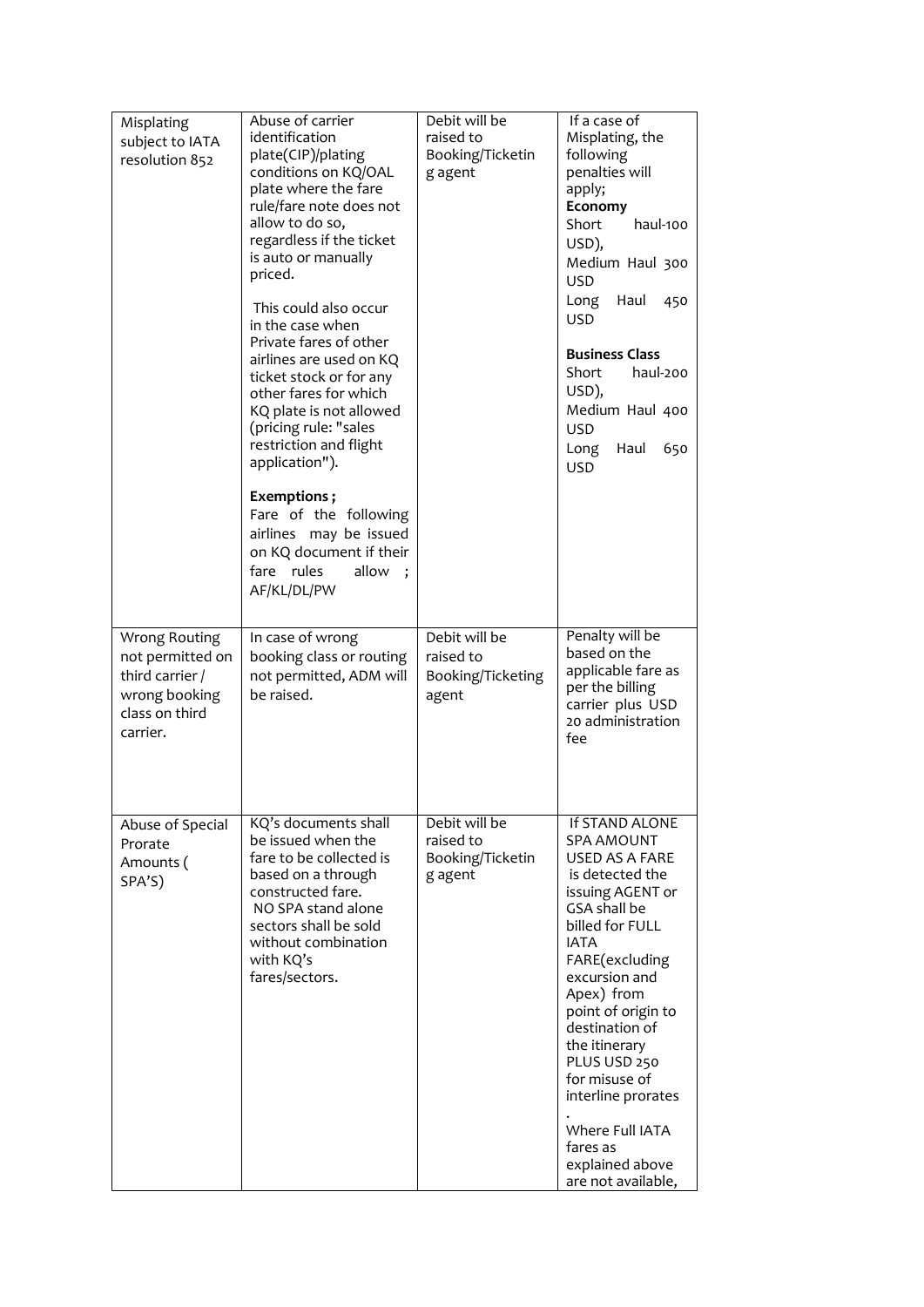|                                     |                                                                                                                                                                                                                                                                                                                                                                                                                                                                                                                                                                                                                                                                                                                                                                                                                                                                                                                                                                                                                                                    |                                                          | the highest<br>carrier cabin fare<br>applies as per the<br>sector flown. |
|-------------------------------------|----------------------------------------------------------------------------------------------------------------------------------------------------------------------------------------------------------------------------------------------------------------------------------------------------------------------------------------------------------------------------------------------------------------------------------------------------------------------------------------------------------------------------------------------------------------------------------------------------------------------------------------------------------------------------------------------------------------------------------------------------------------------------------------------------------------------------------------------------------------------------------------------------------------------------------------------------------------------------------------------------------------------------------------------------|----------------------------------------------------------|--------------------------------------------------------------------------|
| Inactive and<br>Passive<br>Segments | Verification on agency<br>bookings with segment<br>status HX/UN/NO/UC/US<br>etc. otherwise known<br>as non-productive<br>segments.<br>The agent undertakes to<br>delete from the PNR all<br>flight segments with a<br>status HX/NO/UC/UN (*)<br>latest 24 hours before<br>departure<br>be<br>or<br>subjected to a fixed fee<br>as per stated penalty.<br>Any booking that does<br>not reserve a seat in the<br>airline inventory and is a<br>duplicate of a live<br>booking, i.e. bookings<br>with status codes<br>ending with K (except<br>'HK'), or BL, ML, GL, PL.<br>Industry<br>standards<br>require that<br>Passive<br>segments be used "for<br>the<br>of<br>purpose<br>ticketing" only after a<br>booking has been made<br>in an airline inventory<br>system.<br>If a passive segment is<br>rejected by KQ then the<br>passive segment should<br>cancelled<br>be<br>immediately<br>the<br>by<br>avoid<br>agent<br>to<br>unnecessary GDS fees to<br>Any<br>KO.<br>passive<br>cancelled within 24hrs<br>to flight departure is<br>chargeable. | Debit will be<br>raised to<br>Booking/Ticketing<br>agent | US\$15 per<br>segment, per pax                                           |
| Name update<br>fee                  | Where name update<br>fee is not collected on<br>KQ stock only.                                                                                                                                                                                                                                                                                                                                                                                                                                                                                                                                                                                                                                                                                                                                                                                                                                                                                                                                                                                     | Debit will be<br>raised to<br>Booking/Ticketing<br>agent | Applicable name<br>update fee as per<br>KQ policy                        |
| Schedule<br>change                  | Segments created due<br>to schedule changes<br>e.g. TK, TL should be<br>cancelled by the agent<br>to avoid double costs<br>and agent accept<br>schedule changes or                                                                                                                                                                                                                                                                                                                                                                                                                                                                                                                                                                                                                                                                                                                                                                                                                                                                                 | Debit will be<br>raised to<br>Booking/Ticketing<br>agent | US\$15 per<br>segment, per pax                                           |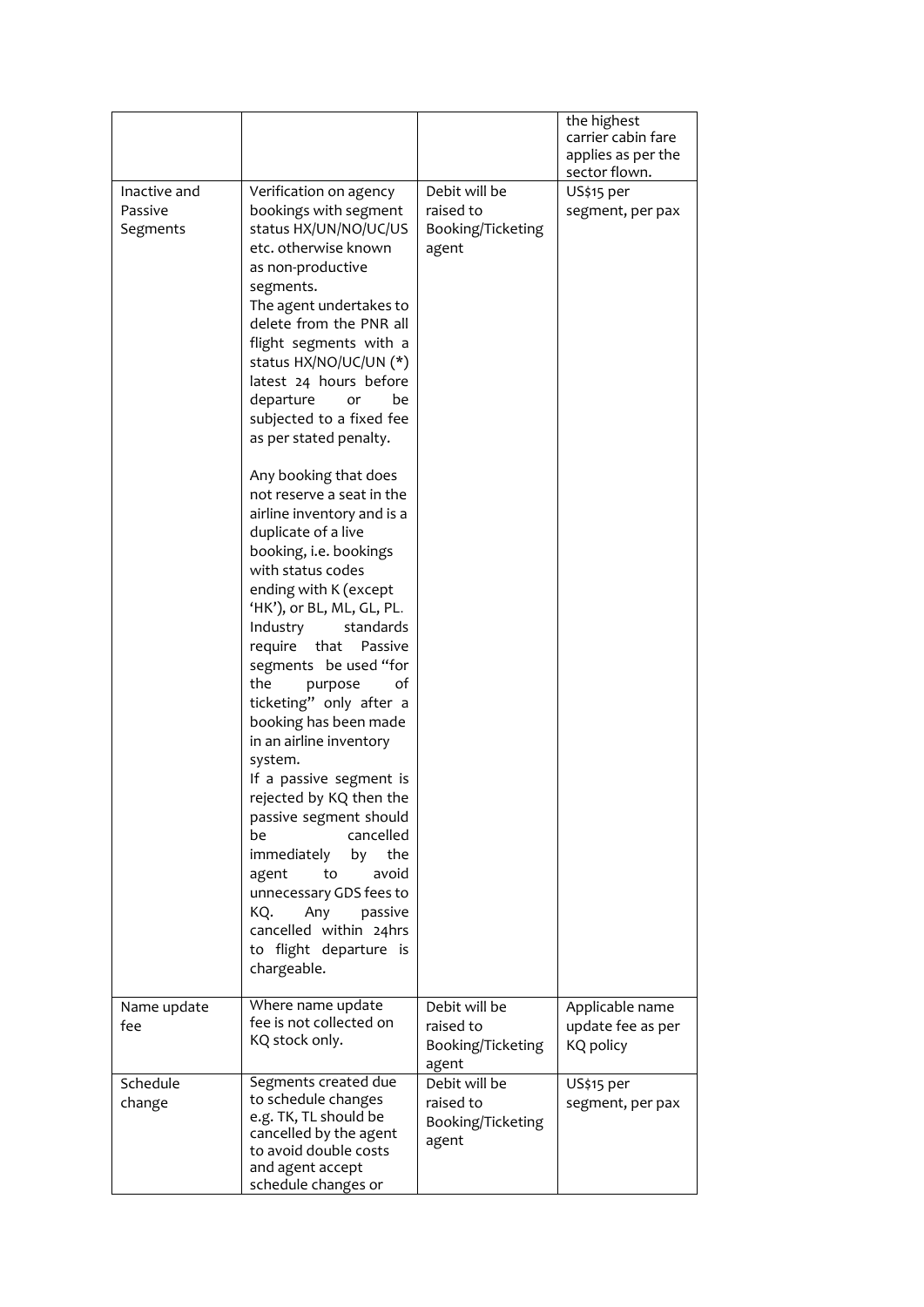|                                 | rebook passenger as<br>deemed appropriate.<br>Un-actioned Schedule<br>change costs are very<br>expensive and must be<br>cleared from the<br>queues urgently and in<br>accordance with IATA<br>standards. For any<br>schedule change made<br>during non working<br>hours but are for<br>future dates, these<br>must be actioned by<br>the agent the next<br>working day. |                            |                                     |
|---------------------------------|-------------------------------------------------------------------------------------------------------------------------------------------------------------------------------------------------------------------------------------------------------------------------------------------------------------------------------------------------------------------------|----------------------------|-------------------------------------|
| Duplicate PNRS<br>by same Agent | Verification on created<br>duplicate PNRS for                                                                                                                                                                                                                                                                                                                           | Debit will be<br>raised to | Fixed amount<br>USD100 per          |
|                                 | same passenger.                                                                                                                                                                                                                                                                                                                                                         | Booking/Ticketing<br>agent | passenger                           |
|                                 | KQ does not allow<br>customers to hold more<br>than one reservation to<br>/for travel on, or around                                                                                                                                                                                                                                                                     |                            |                                     |
|                                 | the same date for<br>bookings created by the                                                                                                                                                                                                                                                                                                                            |                            |                                     |
|                                 | same agent. In case of<br>cancellation of those                                                                                                                                                                                                                                                                                                                         |                            |                                     |
|                                 | duplicate bookings by<br>KQ, a fixed amount per                                                                                                                                                                                                                                                                                                                         |                            |                                     |
|                                 | passenger and per<br>cancelled segment will                                                                                                                                                                                                                                                                                                                             |                            |                                     |
|                                 | be raised                                                                                                                                                                                                                                                                                                                                                               |                            | Fixed amount                        |
| Duplicate<br>segments           | Creating multiple one<br>way itineraries for one                                                                                                                                                                                                                                                                                                                        |                            | USD50 per                           |
|                                 | passenger in the same                                                                                                                                                                                                                                                                                                                                                   |                            | passenger per                       |
|                                 | PNR is PROHIBITED. It<br>causes problems during                                                                                                                                                                                                                                                                                                                         |                            | segment.                            |
|                                 | check-in and processing                                                                                                                                                                                                                                                                                                                                                 |                            |                                     |
|                                 | upgrades and reissues.                                                                                                                                                                                                                                                                                                                                                  |                            |                                     |
|                                 | In case of cancellation                                                                                                                                                                                                                                                                                                                                                 |                            |                                     |
|                                 | of those duplicate                                                                                                                                                                                                                                                                                                                                                      |                            |                                     |
|                                 | bookings by KQ, a fixed                                                                                                                                                                                                                                                                                                                                                 |                            |                                     |
|                                 | amount per passenger<br>and per cancelled                                                                                                                                                                                                                                                                                                                               |                            |                                     |
|                                 | segment will be raised                                                                                                                                                                                                                                                                                                                                                  |                            |                                     |
| Back to back                    | The issuance or use of                                                                                                                                                                                                                                                                                                                                                  | Debit will be              | The higher                          |
| ticketing /                     | coupons from two or                                                                                                                                                                                                                                                                                                                                                     | raised to                  | applicable fare for                 |
|                                 | more tickets issued at                                                                                                                                                                                                                                                                                                                                                  | Booking/Ticketing          | the travelled                       |
|                                 | round trip fares or the<br>combination of two or                                                                                                                                                                                                                                                                                                                        | agent                      | itinerary plus<br>Penalty of USD 10 |
|                                 | more round trip fares                                                                                                                                                                                                                                                                                                                                                   |                            | per segment                         |
|                                 | end to end on the same                                                                                                                                                                                                                                                                                                                                                  |                            |                                     |
|                                 | ticket, for the purpose                                                                                                                                                                                                                                                                                                                                                 |                            |                                     |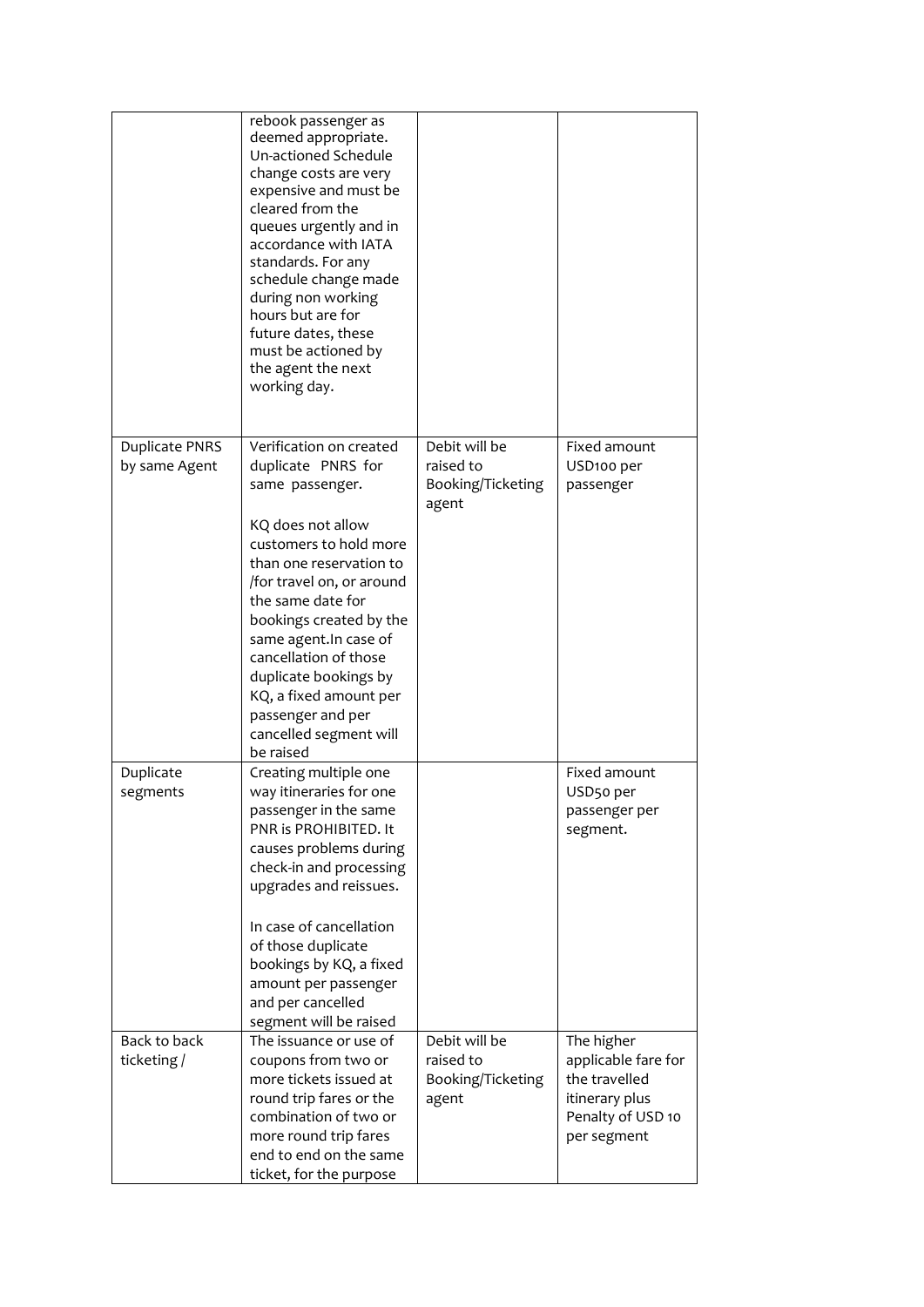|                                                         | of circumventing<br>applicable tariff rules,<br>such as advance<br>purchase and minimum<br>stay requirements or<br>low fares.etc.                                                                                                                                                                                                                                                                                                                                                                                                                                                                 |                                                          |                                                                                                          |
|---------------------------------------------------------|---------------------------------------------------------------------------------------------------------------------------------------------------------------------------------------------------------------------------------------------------------------------------------------------------------------------------------------------------------------------------------------------------------------------------------------------------------------------------------------------------------------------------------------------------------------------------------------------------|----------------------------------------------------------|----------------------------------------------------------------------------------------------------------|
| Coupon<br>Trashing /<br>coupons used<br>out of sequence | Coupon trashing is<br>where Origin<br>Destination through<br>fare ticketing has been<br>done with onward<br>sectors that the<br>passenger does not<br>intend to utilize, with<br>the ticketed journey<br>cheaper than the<br>passengers actual<br>journey. This is a<br>violation and no waivers<br>shall be granted.<br>Example<br>Tickets issued for travel<br>JNB-NBO-ADD with the<br>through fare for JNB -<br>ADD whereas<br>passengers' actual<br>journey is JNB - NBO.<br>The passenger should<br>be issued with a ticket<br>on correct fare for the<br>intended journey JNB-<br>NBO only. |                                                          | An ADM penalty<br>of USD 300 per<br>direction per<br>passenger plus<br>fare difference if<br>applicable. |
| Cross border<br>ticketing                               | Ticket issuance in such a<br>way it appears that the<br>travel commences in a<br>different country than is<br>actually the case or<br>containing flight<br>segments not intended<br>for use                                                                                                                                                                                                                                                                                                                                                                                                       | Debit will be<br>raised to<br>Booking/Ticketing<br>agent | Fare difference<br>between fare<br>purchased and the<br>fare where actual<br>travel<br>commences.        |
| Fare/sales<br>commission/Tax/<br>surcharge<br>violation | Validation on the<br>compliance of fare and<br>sales conditions on all<br>purchased tickets (e.g.<br>advance purchase,<br>agency applicability,<br>add-on fares, blackout<br>period, booking class,<br>under collection of fare,<br>booking flight<br>condition, Other Airlines<br>(OAL) carrier condition,                                                                                                                                                                                                                                                                                       | Debit will be<br>raised to<br>Booking/Ticketing<br>agent | Fare/tax/<br>commission/surch<br>arge difference                                                         |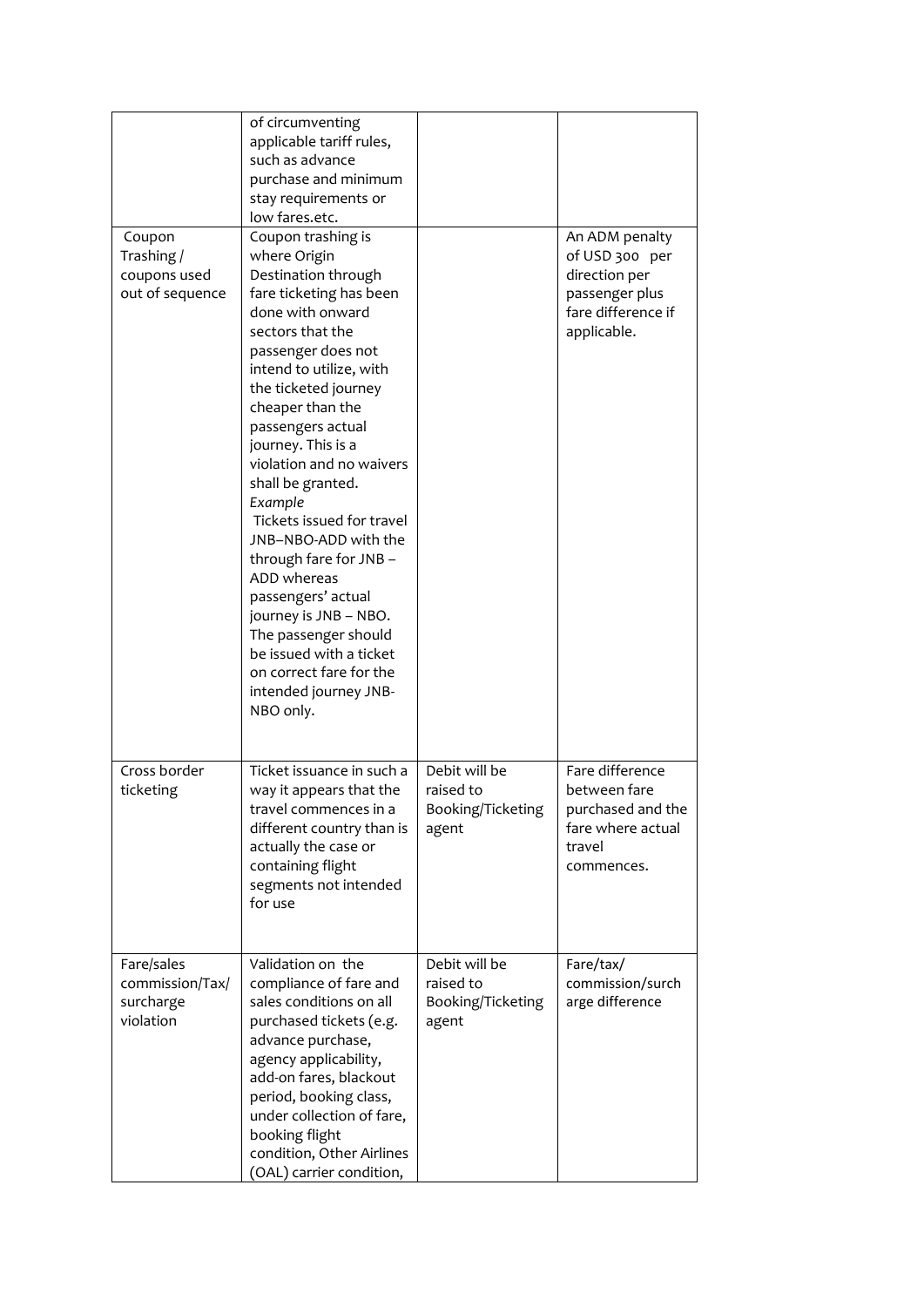|                                                                                                      | , sale date validity,<br>travel date<br>validity/seasonality<br>violation, stop over<br>surcharge, up sell<br>charge for class<br>upgrade, combination<br>condition, min/max stay<br>conditions, under<br>collection of taxes and<br>fees, weekend<br>surcharge, child/infant<br>discounts and all other<br>special discounts, date<br>of birth check, expiry of<br>fare, Pricing Unit<br>Concept (PUC).                                                                                                                                                                     |                                                          |                                                                                            |
|------------------------------------------------------------------------------------------------------|------------------------------------------------------------------------------------------------------------------------------------------------------------------------------------------------------------------------------------------------------------------------------------------------------------------------------------------------------------------------------------------------------------------------------------------------------------------------------------------------------------------------------------------------------------------------------|----------------------------------------------------------|--------------------------------------------------------------------------------------------|
| <b>Training Tickets</b><br>From IATA Code<br>9999999(0-9)<br>And Ticket<br>series XXX-<br>99xxxxxxxx | Non cancellation of Test<br>tickets and use of the<br>same for reissue into an<br>acceptable series that<br>can be used for travel.<br>staff are advised NOT<br>to reissue any ticket<br>with series number<br>99xxxxxxxx issued<br>from IATA codes<br>9999999(0-9) These<br>tickets can be identified<br>after the airline code<br>with series 99 e.g. 706-<br>99xxxxxxxx, they are<br>training tickets issued<br>on 1G-Travelport live<br>environment and<br>should be reported<br>immediately to RM<br>system support team<br>with copy to Security<br>investigation team |                                                          | Full ticket cost<br>shall be recovered<br>from the staff<br>who re-issues<br>these tickets |
| Fare violation for<br>tickets issued<br>with<br>open/request<br>status                               | Validation on purchased<br>tickets with<br>open/request status<br>where confirmed<br>reservation is required                                                                                                                                                                                                                                                                                                                                                                                                                                                                 | Debit will be<br>raised to<br>Booking/Ticketing<br>agent | Fare difference to<br>first higher fare<br>where Wait List<br>(WL) is permitted            |
| Refund violation                                                                                     | Validation on<br>documents claimed for<br>refund, duplicate refund<br>check.                                                                                                                                                                                                                                                                                                                                                                                                                                                                                                 | Debit will be<br>raised to<br>Booking/Ticketing<br>agent | Fare/tax/<br>commission<br>difference                                                      |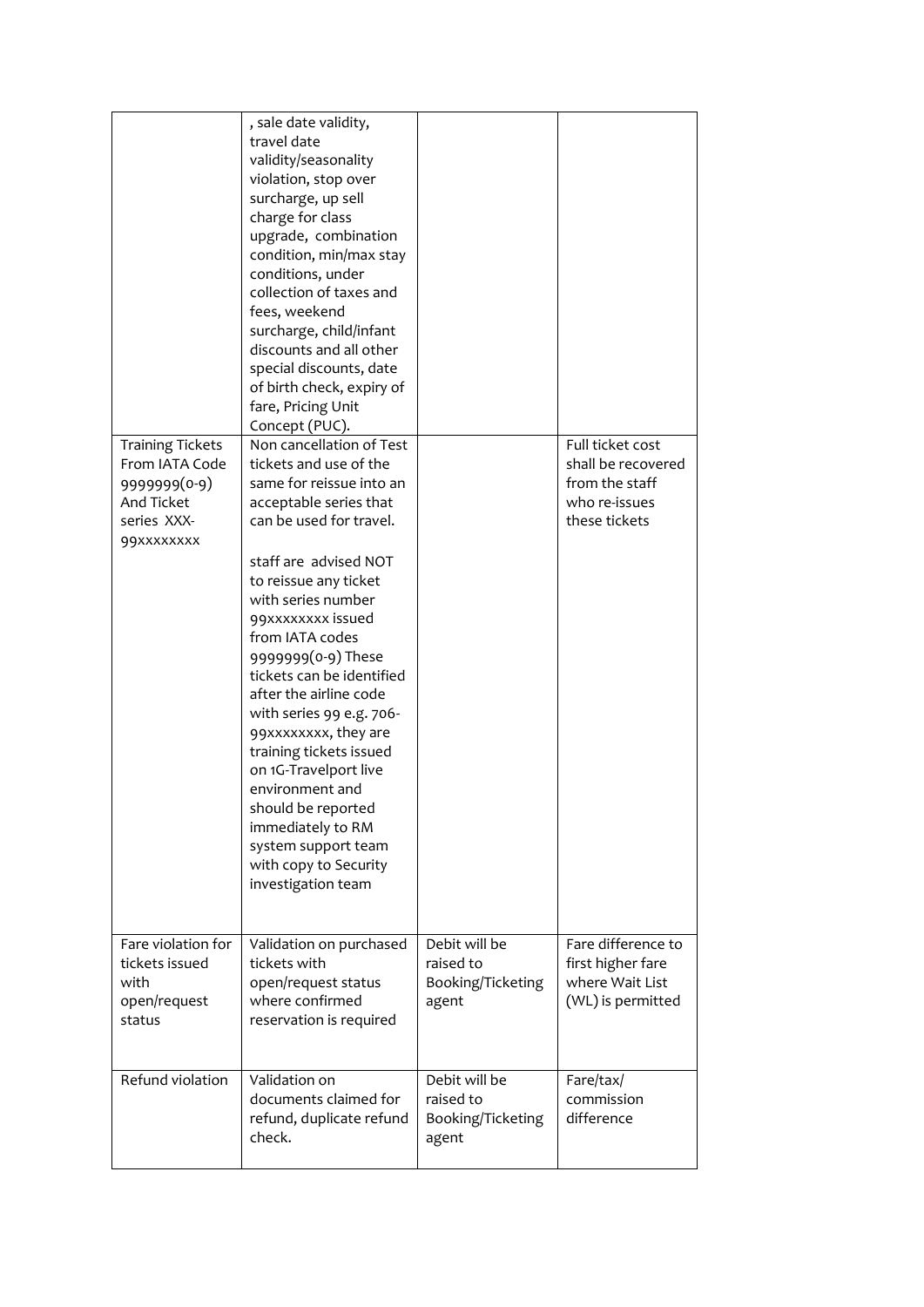|                                                                               | Incorrect calculation of<br>refund amount, taxes<br>and fuel<br>Incorrect application of<br>cancellation penalty<br>(e.g. in case of no-<br>show)<br>Incorrect calculation of<br>refunds commission<br>amount<br>Refund not done as per<br>IATA 824r including<br>refund not to initial<br>FOP.                                                    |                                                                   |                                                                                                                                                                                                                                       |
|-------------------------------------------------------------------------------|----------------------------------------------------------------------------------------------------------------------------------------------------------------------------------------------------------------------------------------------------------------------------------------------------------------------------------------------------|-------------------------------------------------------------------|---------------------------------------------------------------------------------------------------------------------------------------------------------------------------------------------------------------------------------------|
| Reissue<br>violation/<br>uncollected                                          | Validation on reissued<br>documents                                                                                                                                                                                                                                                                                                                | Debit will be<br>raised to<br>Booking/Ticketing                   | Fare/tax/<br>commission<br>difference plus                                                                                                                                                                                            |
| change fee<br>Minimum<br><b>Connecting Time</b><br>(MCT) violation            | Verification on bookings<br>that undercut required<br>MCT                                                                                                                                                                                                                                                                                          | agent<br>Debit will be<br>raised to<br>Booking/Ticketing<br>agent | penalty of USD 20<br>Fixed amount<br>USD <sub>200</sub> per<br>passenger                                                                                                                                                              |
| Origin &<br>Destination<br>(O&D) violation(<br>Married<br>segment<br>control) | Verification on bookings<br>that do not follow the<br>O&D logic and other<br>various practices used<br>to manipulate the<br>system to accept<br>bookings made against<br>the married segment<br>logic.<br>When segments are<br>married, restrictions<br>apply to partial<br>segment cancellation                                                   | Debit will be<br>raised to<br>Booking/Ticketing<br>agent          | Fare difference<br>between actual<br>Origin / Destination<br>(O&D) pair used<br>for booking and<br>the O&D pair<br>ticketed, plus an<br>ADM fee of USD<br>200 for economy<br>and USD 400 for<br>business per<br>segment/passenge<br>r |
| Illegal class mix/<br>Travel audit                                            | A booking made with an<br>illegal combination of<br>classes in order to<br>secure space that is not<br>then ticketed at the<br>correct price.<br>Validation on flown<br>coupon vs. ticketed<br>coupon (e.g.<br>comparison between<br>RBD on both coupons,<br>flight number/flight<br>date mismatch, ticketed<br>vs. flown routing,<br>collection). | Debit will be<br>raised to<br>Booking/Ticketing<br>agent          | Fare difference to<br>first higher fare<br>where mix class is<br>permitted or<br>Fare difference<br>between flown<br><b>RBD</b> to ticketed<br><b>RBD</b>                                                                             |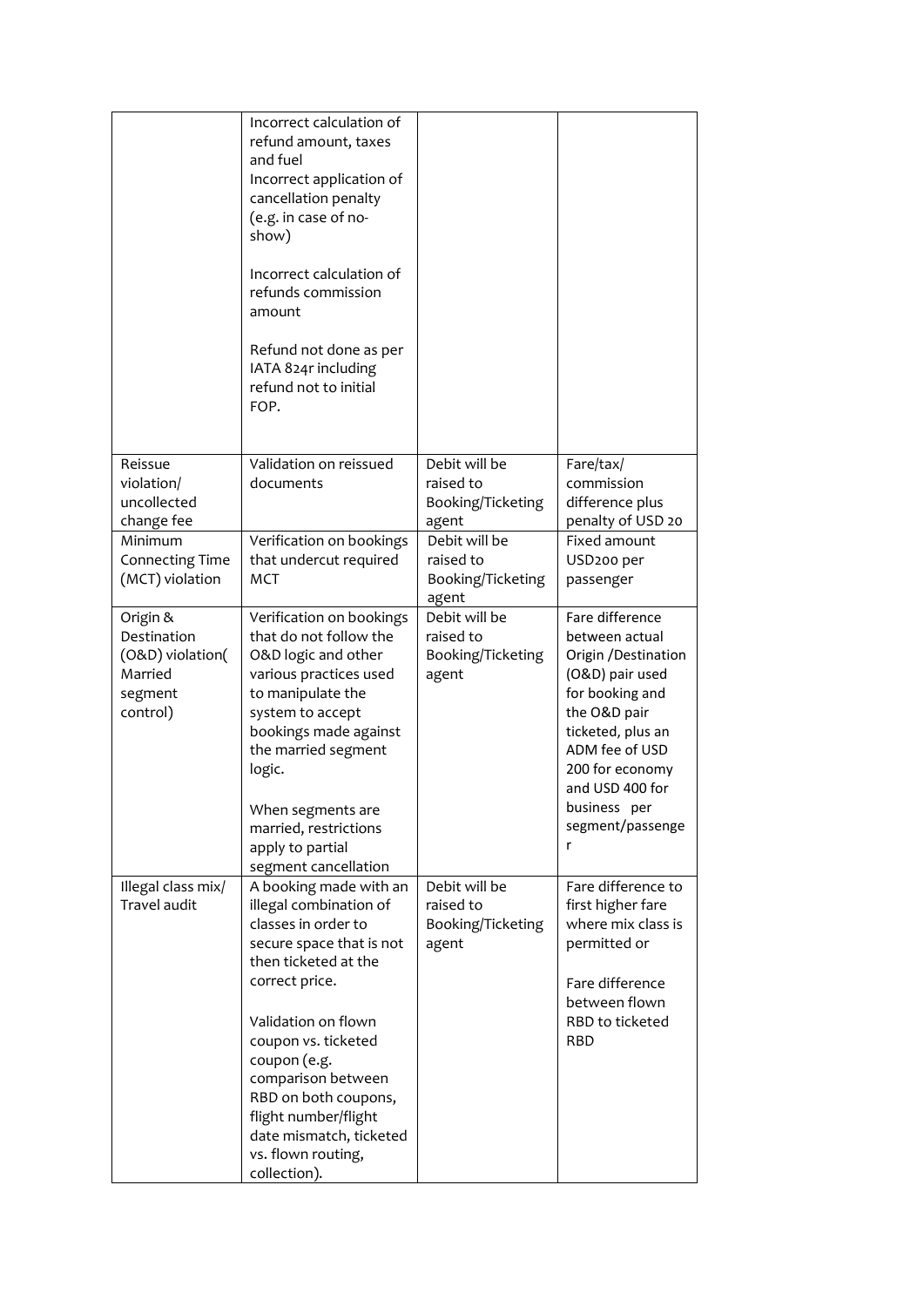| Incorrect or<br>missing Baggage<br>allowance    | Verification on baggage<br>allowance printed on<br>the ticket vs. the actual<br>allowance approved for<br>applicable fares/Point<br>Of Sales (POS)/deal<br>code, etc.                                                                                                                                                                                                                                                                                                    | Debit will be<br>raised to<br>Booking/Ticketing<br>agent | Economy - USD<br>50per passenger<br>Business class US\$<br>100 per passenger                                    |
|-------------------------------------------------|--------------------------------------------------------------------------------------------------------------------------------------------------------------------------------------------------------------------------------------------------------------------------------------------------------------------------------------------------------------------------------------------------------------------------------------------------------------------------|----------------------------------------------------------|-----------------------------------------------------------------------------------------------------------------|
| Split bookings                                  | Any abusive use of split<br>bookings which<br>overrides the ticketing<br>time limit (TTL)<br>generated by the robot<br>to benefit from a more<br>lenient ticket time limit<br>will be liable to a fixed<br>ADM amount per<br>passenger and per KQ<br>flight segment                                                                                                                                                                                                      | Debit will be<br>raised to<br>Booking/Ticketing<br>agent | Per passenger<br>per segment<br>USD 50 for<br>economy<br>for<br>USD100<br><b>Business</b>                       |
| Credit Card<br>charge-back                      | In case Kenya Airways is<br>debited by the credit<br>card acquirer for<br>purchase rejection by<br>passenger, credit card<br>misuse or fraud case on<br>a ticket issued by the<br>agent, Kenya Airways<br>will charge the agent<br>for the cost. The agent<br>is always responsible<br>for checking the validity<br>of the credit card and to<br>ensure that the card<br>holders signature is<br>provided or to secure<br>the eligible website for<br>e-tickets purchase | Debit will be<br>raised to<br>Booking/Ticketing<br>agent | Kenya Airways will<br>charge the agent<br>for the cost and<br>any other costs as<br>per IATA<br>Resolution 890. |
| <b>Ticket Not</b><br>Reported<br>/miscellaneous | In case of<br>discrepancy in the<br>sales<br>information/report<br>ing of agents, an<br>ADM is issued.<br>This can be due to<br>reasons such as an<br>unreported ticket<br>or cases in which<br>flown tickets are<br>missing in<br><b>BSP/ARC sales</b><br>reporting.                                                                                                                                                                                                    | Debit will be<br>raised to<br>Booking/Ticketing<br>agent | Value of<br>unreported sale<br>plus a late<br>reporting penalty<br>of USD100 per<br>ticket.                     |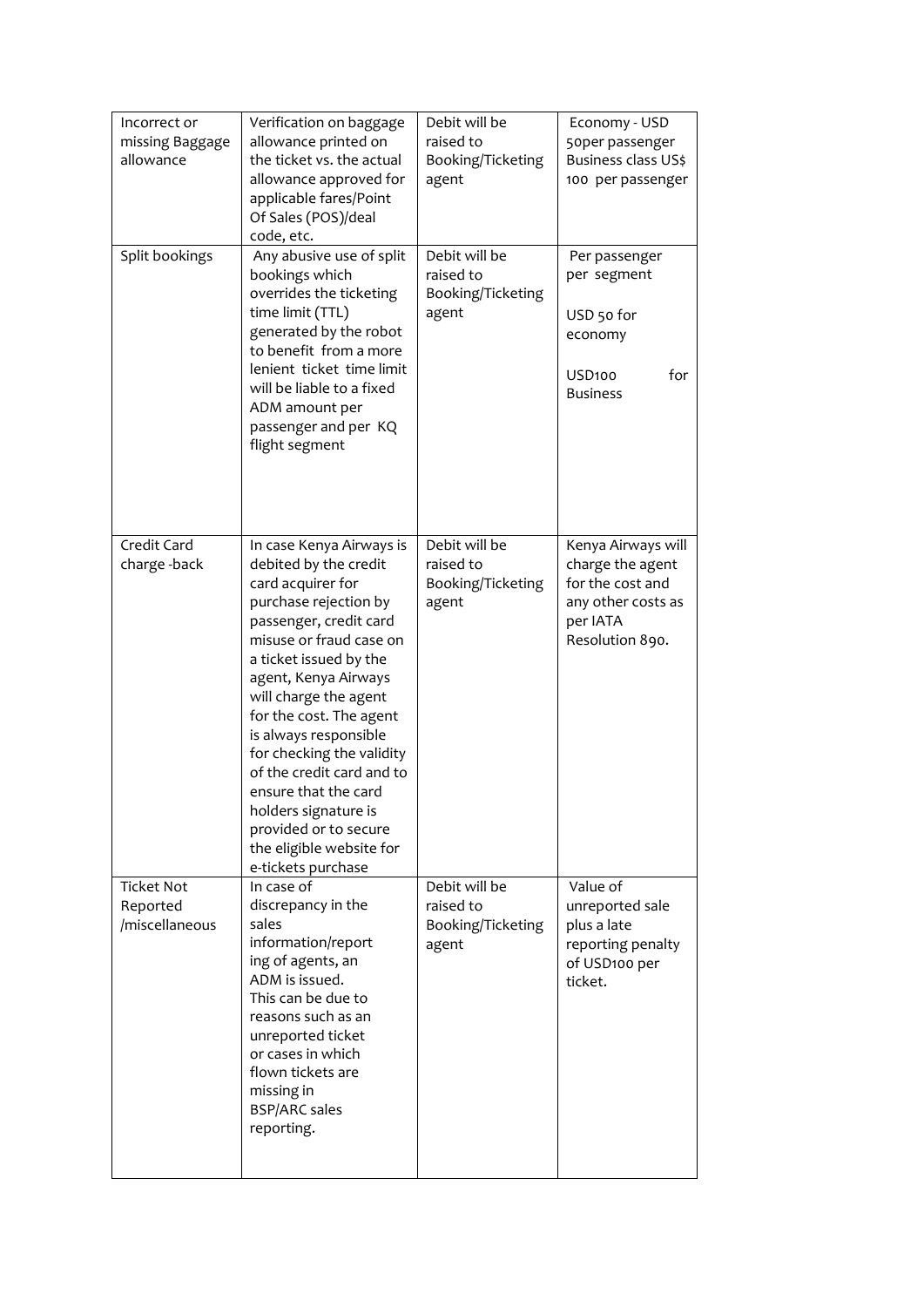**Definition**: Using OW flight sector length; **SH**- Where flight time is less than 2 hrs; **MH**-Between 2hrs and 6hrs; **LH**-Above 6hrs.

### **TRAVEL AGENT'S, GSA's, Online Travel Agents (OTAS) and Airline Staff OBLIGATIONS:**

Travel Agents obligations are described in IATA Resolution 824 and ARC ARA in which it is stated that all tickets must be issued in compliance with the Carriers" fares, conditions, general conditions of carriage and written instructions provided to them.

### **TRAVEL AGENTS', GSA's, and OTAs BEST PRACTICES:**

- Train their staff to comply with KENYA AIRWAYS booking policy guidelines and also with IATA Resolutions and ARC -ARA -ADM Procedures:
- Make available the Carriers" General Conditions of Carriage to the customer and advise the customer of the fare conditions, eligibility when required and free baggage allowance.
- Inform customers that KENYA AIRWAYS will honor flight coupons only if used in sequence and from the point of origin as displayed on the ticket. Otherwise the ticket will be rendered invalid, customer denied boarding and no refund will be accepted.
- Inform customers that at any time, customers could be charged the fare difference (plus change fee, if applicable) between the paid travel plan and the effective one, or risk denied boarding. Travel Agents should take payments systematically for any changes made to the original booking.
- Inform the Carrier of all Pseudo City Codes (PCC) / office IDs linked, bridged or emulated to its main agent codes. The carrier will hold the agent fully responsible for all bookings made by all PCCs/office IDs linked to their agent codes
- The Agent undertakes to only book from the availability display for the O&D (origin & destination) concerned and not by subverting married segment controls before or after EOT (end of transaction) on other O&Ds.
- Action all queues on daily basis and Delete all HX, NO, UC, UN & US segments 24 hrs prior to departure to minimize GDS costs.
- Reservations must consist of the full names of each customer as in the customer"s passport.
- Reservations/ticketing training in "live" PNRs is not permitted, only in the GDS training mode.
- Use fare levels and fare basis as stipulated by the carrier. All fares must be applicable at date of ticketing.
- Inform passengers that the Airline reserves the right to collect any differences in taxes implemented by respective Government Authorities.
- Ensure that the baggage allowance on the ticket is in accordance with the fare conditions and the GDS.
- Agents subscribed to multiple GDS must issue tickets in the same GDS where the booking is made, and not to generate unnecessary GDS costs.
- Check passenger's eligibility for Private and other special fares (e.g. Seaman, Corporate, Labour etc) or Tour Operator (TO) fares, before issuing a ticket and to inform the passenger that the proof of eligibility may be requested by the Airline at any time. The Airline reserves the right to settle with the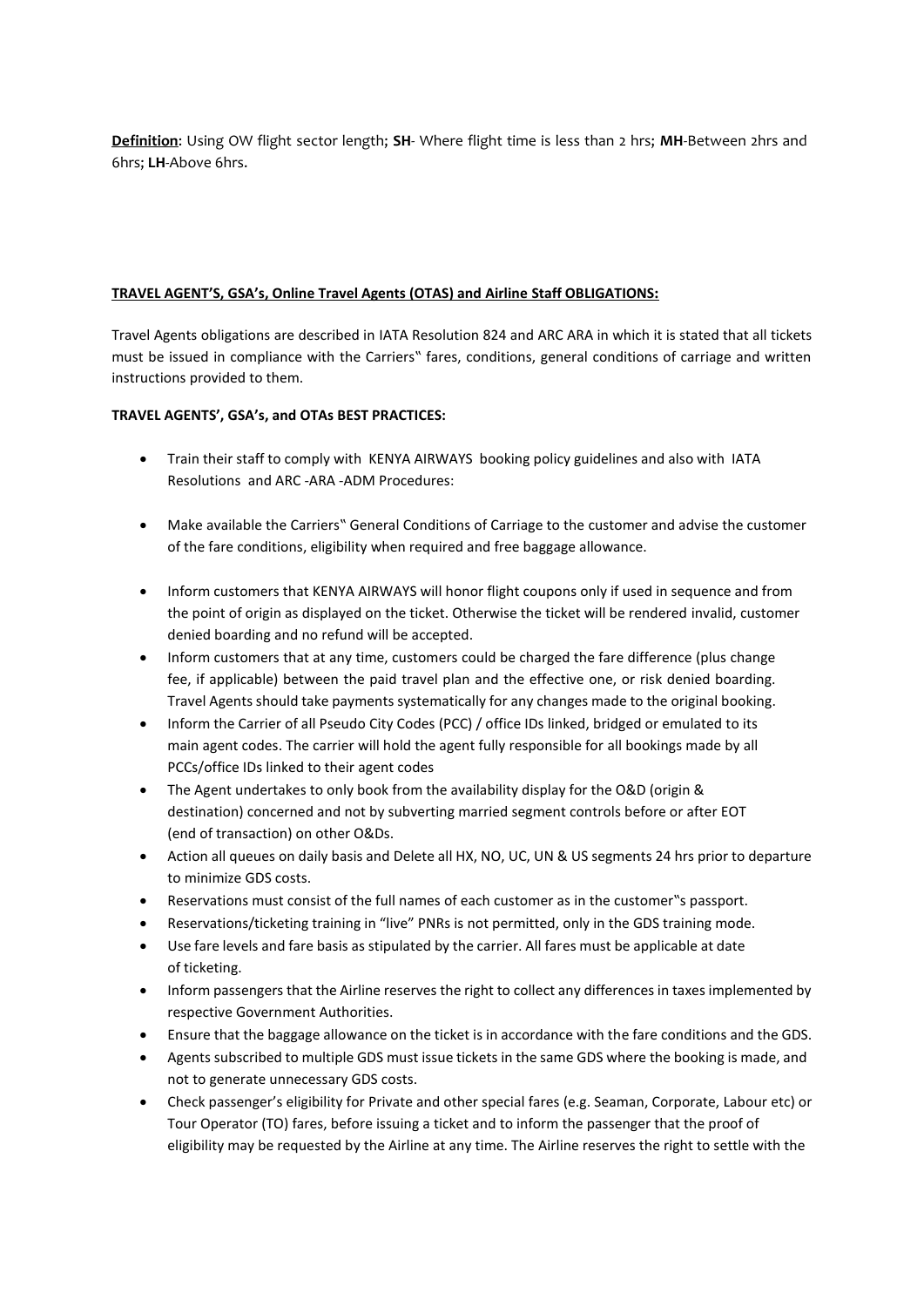customer or alternatively an ADM shall be raised on the Travel Agent (e.g. in case of passengers holding tickets with corporate fares without being eligible to travel with such fares).

- To ensure that when an ADM is disputed, the response is specific in detail and the relevant supporting information is sent to Kenya Airways to the address indicated on the ADM.
- Not to dispute an ADM where the reason is valid and evidence to the contrary is not available.
- To raise all disputes as per BSP/ARC guidelines applicable.

# **Kenya Airways' Responsibility:**

- Aim to minimise irregularities in issuing/managing tickets through audits.
- Provide as much information and detail about the reason a charge is being made in order to ensure its accuracy.
- To avoid recurrence of irregularities, agree with the Agent concerned the most suitable corrective action if the volume and types of anomalies are deemed to be above average. Kenya Airways will endeavour to address these issues bilaterally with the agent concerned.
- KQ reserves the right to take preventive measures, including but not limited to, inhibiting access point of sale closure (POSCI) to its inventory, by any Travel Agent/OTA engaged in booking malpractices.

# **General ADM process Worldwide**

In compliance with IATA Resolution 850 m and ARC ARA processes,

- An ADM can be sent out by the airline via BSP/ARC Link within 9 months after final travel date. When final travel date cannot be established, expiry date of the document will be used. After this period, payments will be settled directly between the travel agent and the airline.
- In line with IATA Resolution 850m, Kenya Airways will send ADMs via BSP/ARC link with no financial consequences during the latency period (14 days or period fixed by the local BSP/ARC -link organization).
- When making a dispute, a valid and clear justification must be provided at all times. Otherwise dispute cannot be handled. Responsible behaviour in case of ADM disputes is required from both the Travel Agent /OTAs and the Airline staff.
- Please mention your contact details for an efficient handling by KQ.
- Kenya Airways will reply to your dispute within 60 days (in consistency with IATA Resolution and ARC ARA procedures) giving a clear explanation of acceptance or denial of the dispute.
- Should Kenya Airways reject a dispute and Agent wants KQ to re-investigate, agent is requested to respond to KQ within 14 days to provide additional new information. Otherwise ADM will be submitted for settlement to BSP/ARC link.
- For non BSP/ARC cases,the ADMs shall be circulated by respective Kenya airways local office.

# **ADM issuance process**

- An ADM relates to a specific transaction and will not be used to group unrelated transactions together .However more than one charge can be included in an ADM if the reason for the charge is the same and a detailed supporting list is provided with the ADM.
- No more than one ADM will normally be raised in relation to the same original ticket issuance. When more than one ADM is raised in relation to the same ticket, it shall be specified for a different adjustment to previous issues.